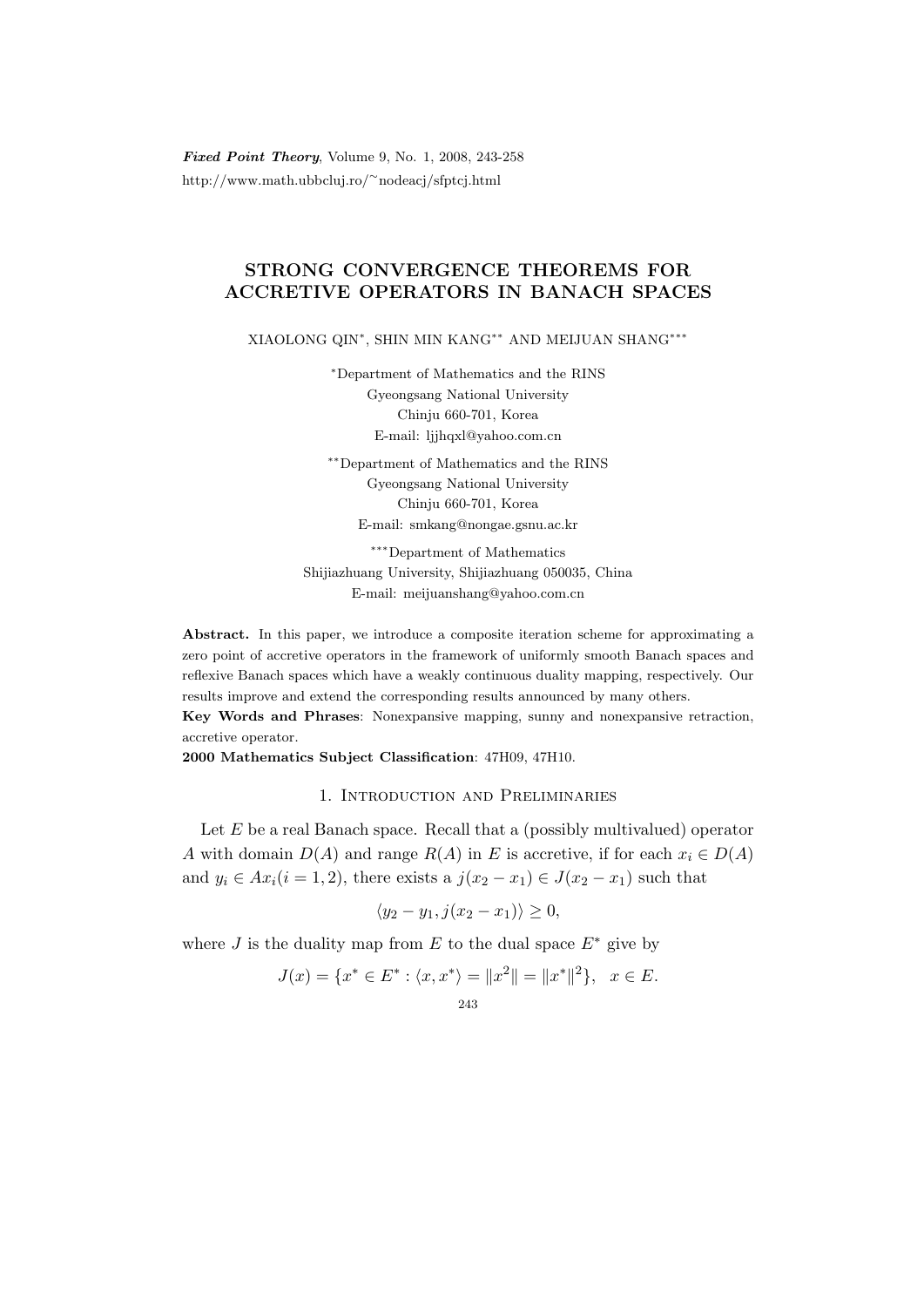Let C be a nonempty closed convex subset of E, and  $T: C \to C$  a mapping. Recall that  $T$  is nonexpansive if

$$
||Tx - Ty|| \le ||x - y||, \text{ for all } x, y \in C.
$$

A point  $x \in C$  is a fixed point of T provided  $Tx = x$ . Denote by  $F(T)$  the set of fixed points of T; that is,  $F(T) = \{x \in C : Tx = x\}$ . An accretive operator A is m-accretive if  $R(I + rA) = E$  for each  $r > 0$ . Throughout this article we always assume that A is m-accretive and has a zero (i.e., the inclusion  $0 \in A(z)$  is solvable). The set of zeros of A is denoted by F. Hence,

$$
F = \{ z \in D(A) : 0 \in A(z) \} = A^{-1}(0).
$$

For each  $r > 0$ , we denote by  $J_r$  the resolvent of A, i.e.,  $J_r = (I + rA)^{-1}$ . Note that if A is m-accretive, then  $J_r : E \to E$  is nonexpansive and  $F(J_r) = F$ for all  $r > 0$ . We also denote by  $A_r$  the Yosida approximation of A, i.e.,  $A_r = \frac{1}{r}$  $\frac{1}{r}(I-J_r)$ . It is known that  $J_r$  is a nonexpansive mapping from X to  $C := \overline{D(A)}$  which will be assumed convex. One classical way to study nonexpansive mappings is to use contractions to approximate a fixed point of nonexpansive mappings ([2], [9]). More precisely, take  $t \in (0, 1)$  and define a contraction  $T_t: C \to C$  by

$$
(1.1) \t\t T_t x = tu + (1-t)Tx, \quad x \in C,
$$

where  $u \in C$  is a fixed point. Banach's Contraction Mapping Principle guarantees that  $T_t$  has a unique fixed point  $x_t$  in C. It is unclear, in general, what is the behavior of  $x_t$  as  $t \to 0$ , even if T has a fixed point. However, in the case of  $T$  having a fixed point, Browder [2] proved that if  $X$  is a Hilbert space, then  $x_t$  converges strongly to a fixed point of T that is nearest to u. Reich [9] extended Browder's result to the setting of Banach spaces and proved that if X is a uniformly smooth Banach space, then  $x_t$  converges strongly to a fixed point of T and the limit defines the (unique) sunny nonexpansive retraction from  $C$  onto  $F(T)$ .

Recently, Kim and Xu [6] studied the sequence generated by the algorithm

(1.2) 
$$
x_0 \in C, \quad x_{n+1} = \alpha_n u + (1 - \alpha_n) J_{r_n} x_n, \quad n \ge 0,
$$

and proved strongly convergence of scheme (1.2) in the framework of uniformly smooth Banach spaces and reflexive Banach spaces which have a weak continuous duality map, respectively.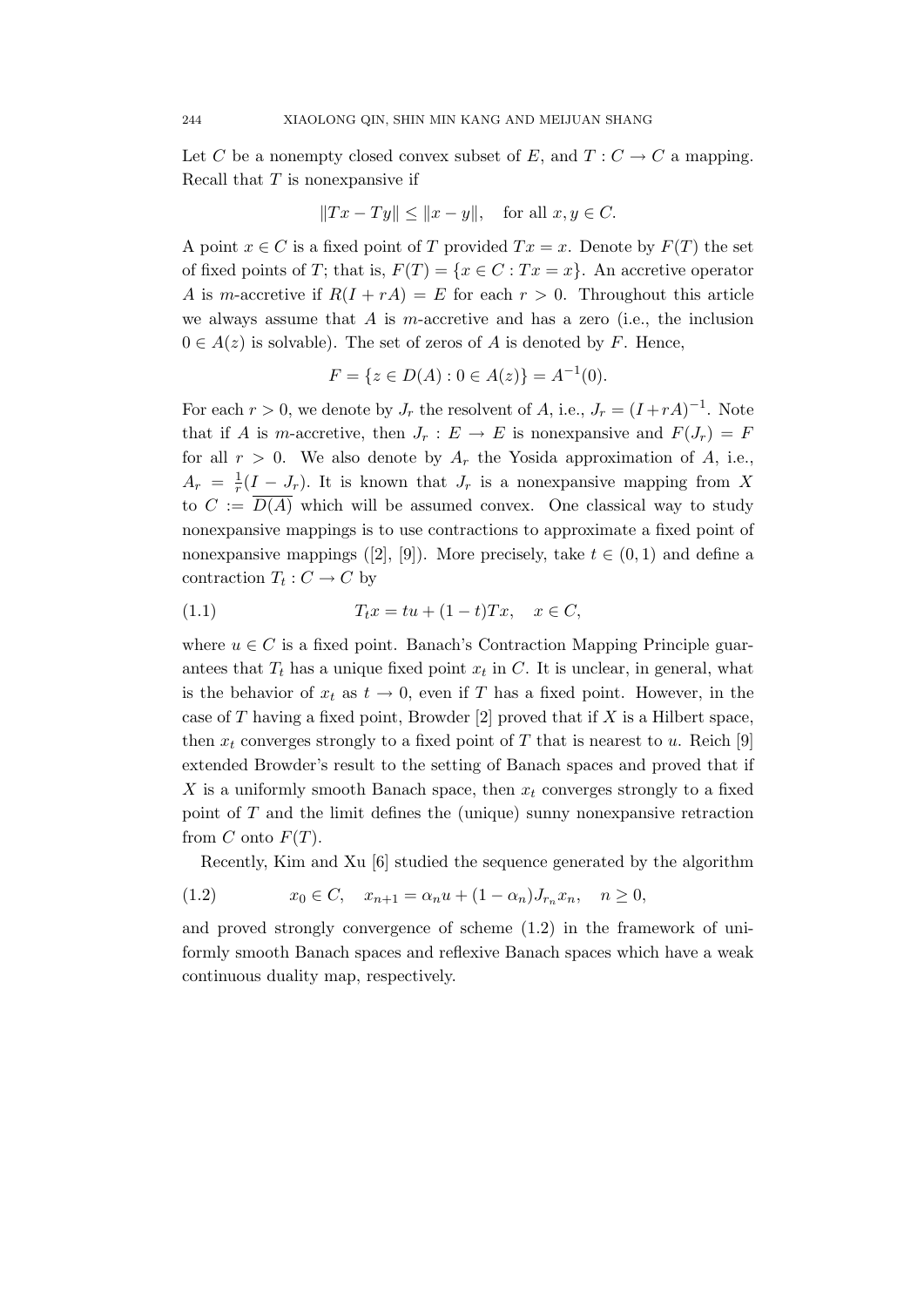Inspired and motivated by the iterative scheme (1.2) given by Kim and Xu [6], this paper introduces the following iterative algorithm

(1.3)  

$$
\begin{cases}\ny_n^{m-1} = \beta_n^{m-1} x_n + (1 - \beta_n^{m-1}) J_{r_n} x_n, \\
\vdots \\
y_n^1 = \beta_n^1 x_n + (1 - \beta_n^1) J_{r_n} y_n^1, \\
x_{n+1} = \alpha_n u + (1 - \alpha_n) y_n^1, \quad n \ge 0,\n\end{cases}
$$

where  $J_{r_n}$  is the resolvent of *m*-accretive operator A and  $u \in C$  is an arbitrary (but fixed) element in C and sequences  $\{\alpha_n\}$  in  $(0,1)$ ,  $\{\beta_n^i\}$ ,  $i = 1, 2, ..., m-1$ in [0,1]. Under certain appropriate assumptions on the sequences  $\{\alpha_n\}$ ,  $\{\beta_n^i\}$ and  $\{r_n\}$ , that  $\{x_n\}$  defined by the above iteration scheme converges to a zero point of A is proved.

It is our purpose in this paper to introduce this composite iteration scheme for approximating a zero point of accretive operators in the framework of uniformly smooth Banach spaces and the reflexive Banach spaces which have a weak continuous duality map, respectively. We establish the strong convergence of the composite iteration scheme  $\{x_n\}$  defined by (1.3). The results improve and extend results of Kim and Xu [6] and some others.

We need the following definitions and lemmas for the proof of our main results.

The norm of  $E$  is said to be Gâteaux differentiable (and  $E$  is said to be smooth) if

(1.4) 
$$
\lim_{t \to 0} \frac{\|x + ty\| - \|x\|}{t}
$$

exists for each x, y in its unit sphere  $U = \{x \in E : ||x|| = 1\}$ . It is said to be uniformly Fréchet differentiable (and  $E$  is said to be uniformly smooth) if the limit in (1.4) is attained uniformly for  $(x, y) \in U \times U$ .

**Lemma 1.1.** A Banach space E is uniformly smooth if and only if the duality map J is the single-valued and norm-to-norm uniformly continuous on bounded sets of E.

**Lemma 1.2.** (The resolvent Identity [1]) For  $\lambda > 0$  and  $\mu > 0$  and  $x \in E$ ,

$$
J_{\lambda}x = J_{\mu}(\frac{\mu}{\lambda}x + (1 - \frac{\mu}{\lambda})J_{\lambda}x).
$$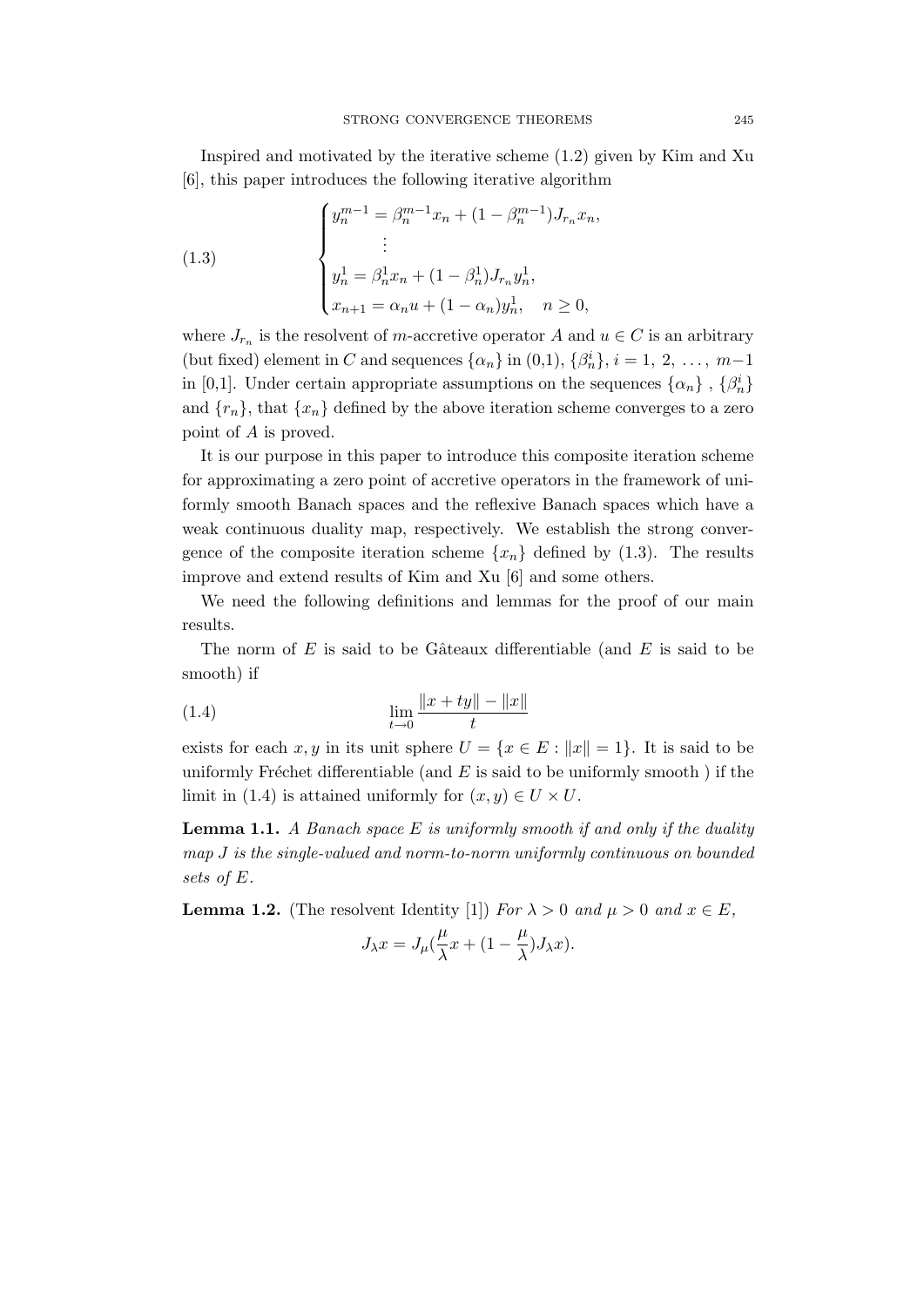Recall that if  $C$  and  $D$  are nonempty subsets of a Banach space  $E$  such that C is nonempty closed convex and  $D \subset C$ , then a map  $Q : C \to D$  is sunny([5], [8]) provided  $Q(x+t(x-Q(x)))=Q(x)$  for all  $x\in C$  and  $t\geq 0$ whenever  $x + t(x - Q(x)) \in C$ . A sunny nonexpansive retraction is a sunny retraction, which is also nonexpansive. Sunny nonexpansive retractions play an important role in our argument. They are characterized as follows [4, 5, 8: if E is a smooth Banach space, then  $Q: C \to D$  is a sunny nonexpansive retraction if and only if there holds the inequality

$$
\langle x - Qx, J(y - Qx) \rangle \le 0 \text{ for all } x \in C \text{ and } y \in D.
$$

Reich [9] showed that if E is uniformly smooth and if D is the fixed point set of a nonexpansive mapping from  $C$  into itself, then there is a sunny nonexpansive retraction from C onto D and it can be constructed as follows.

**Lemma 1.3.** (Reich [9]) Let E be a uniformly smooth Banach space and let  $T : C \rightarrow C$  be a nonexpansive mapping with a fixed point. For each fixed  $u \in C$  and  $t \in (0,1)$ , the unique fixed point  $x_t \in C$  of the contraction  $C \ni x \mapsto tu + (1 - t)tx$  converges strongly as  $t \to 0$  to a fixed point of T. Define  $Q: C \to F(T)$  by  $Qu = s - \lim_{t \to 0} x_t$ . Then Q is the unique sunny nonexpansive retract from C onto  $F(T)$ ; that is, Q satisfies the property

$$
(1.5) \qquad \langle u - Qu, J(z - Qu) \rangle \leq 0, \quad u \in C, z \in F(T).
$$

Recall that a gauge is a continuous strictly increasing function  $\varphi : [0, \infty) \to$  $[0,\infty)$  such that  $\varphi(0) = 0$  and  $\varphi(t) \to \infty$  as  $t \to \infty$ . Associated to a gauge  $\varphi$ is the duality map  $J_{\varphi}: E \to E^*$  defined by

$$
J_{\varphi}(x) = \{x^* \in E^* : \langle x, x^* \rangle = ||x||\varphi(||x||), ||x^*|| = \varphi(||x||)\}, x \in E.
$$

Following Browder [3], we say that a Banach space  $E$  has a weakly continuous duality map if there exists a gauge  $\varphi$  for which the duality map  $J_{\varphi}$  is singlevalued and weak-to-weak<sup>\*</sup> sequentially continuous (i.e., if  $\{x_n\}$  is a sequence in E weakly convergent to a point x, then the sequence  $J_{\varphi}(x_n)$  converges weak<sup>\*</sup>ly to  $J_{\varphi}$ ). It is known that l<sup>p</sup> has a weakly continuous duality map for all  $1 < p < \infty$ . Set

$$
\Phi(t) = \int_0^t \varphi(\tau) d\tau, \quad t \ge 0.
$$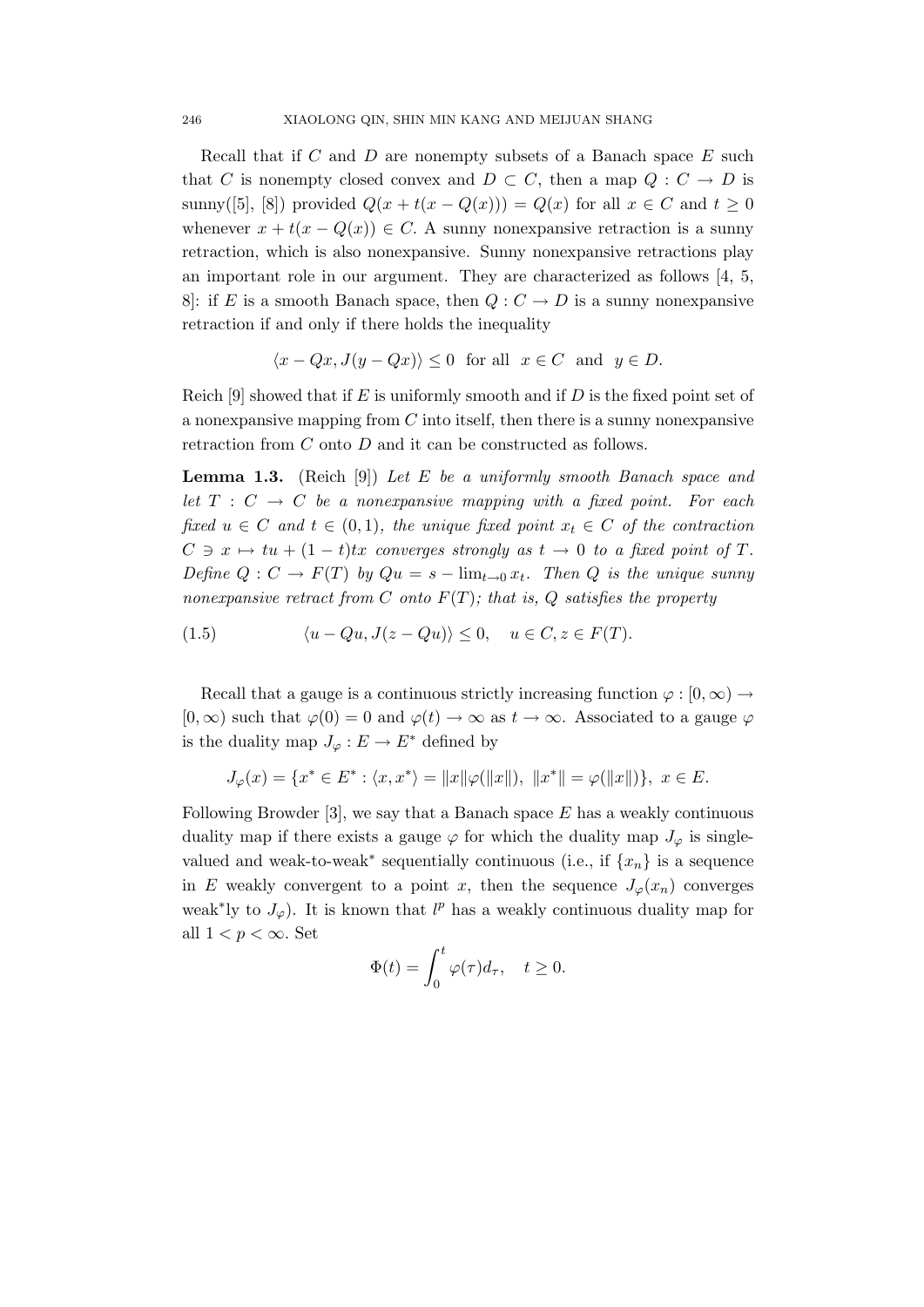Then

$$
J_{\varphi}(x) = \partial \Phi(\|x\|), \quad x \in E,
$$

where  $\partial$  denotes the sub-differential in the sense of convex analysis, The first first part of the next lemma is an immediate consequence of the sub-differential inequality an the proof of the second part can be found in [7]

**Lemma 1.4.** Assume that E has a weakly continuous duality map  $J_{\varphi}$  with gauge  $\varphi$ .

(i) For all  $x, y \in E$ , there holds the inequality

$$
\Phi(\|x+y\|) \le \Phi(\|x\|) + \langle y, J_{\varphi}(x+y) \rangle.
$$

(ii) Assume a sequence  $x_n$  in X is weakly convergent to a point x. The there holds the identity

 $\limsup_{n \to \infty} \Phi(||x_n - y||) = \limsup_{n \to \infty} \Phi(||x_n - x||) + \Phi(||y - x||), \ x, y \in E.$ 

Notation: "  $\rightarrow$  " stands for weak convergence and "  $\rightarrow$  " for strong convergence.

**Lemma 1.5.** [12] Let X be a reflexive Banach space and has a weakly continuous duality map  $J_{\varphi}(x)$  with gauge  $\varphi$ . Let C be closed convex subset of X and let  $T: C \to C$  be a nonexpansive mapping. Fix  $u \in C$  and  $t \in (0,1)$ . Let  $x_t \in C$  be the unique solution in C to Eq.(1.1). Then T has a fixed point if and only if  $x_t$  remains bounded as  $t \to 0^+$ , and in this case,  $x_t$  converges as  $t \to 0^+$  strongly to a fixed point of T.

Under the condition of Lemma 1.5, we define a map  $Q: C \to F(T)$  by

$$
Q(u) := \lim_{t \to 0} x_t, \quad u \in C.
$$

from  $[12$  Theorem 3.2 we know  $Q$  is the sunny nonexpansive retraction from C onto  $F(T)$ .

**Lemma 1.6.** In a Banach space  $E$ , there holds the inequality

$$
||x+y||^2 \le ||x||^2 + 2\langle y, j(x+y)\rangle, \quad x, y \in E,
$$

where  $j(x + y) \in J(x + y)$ .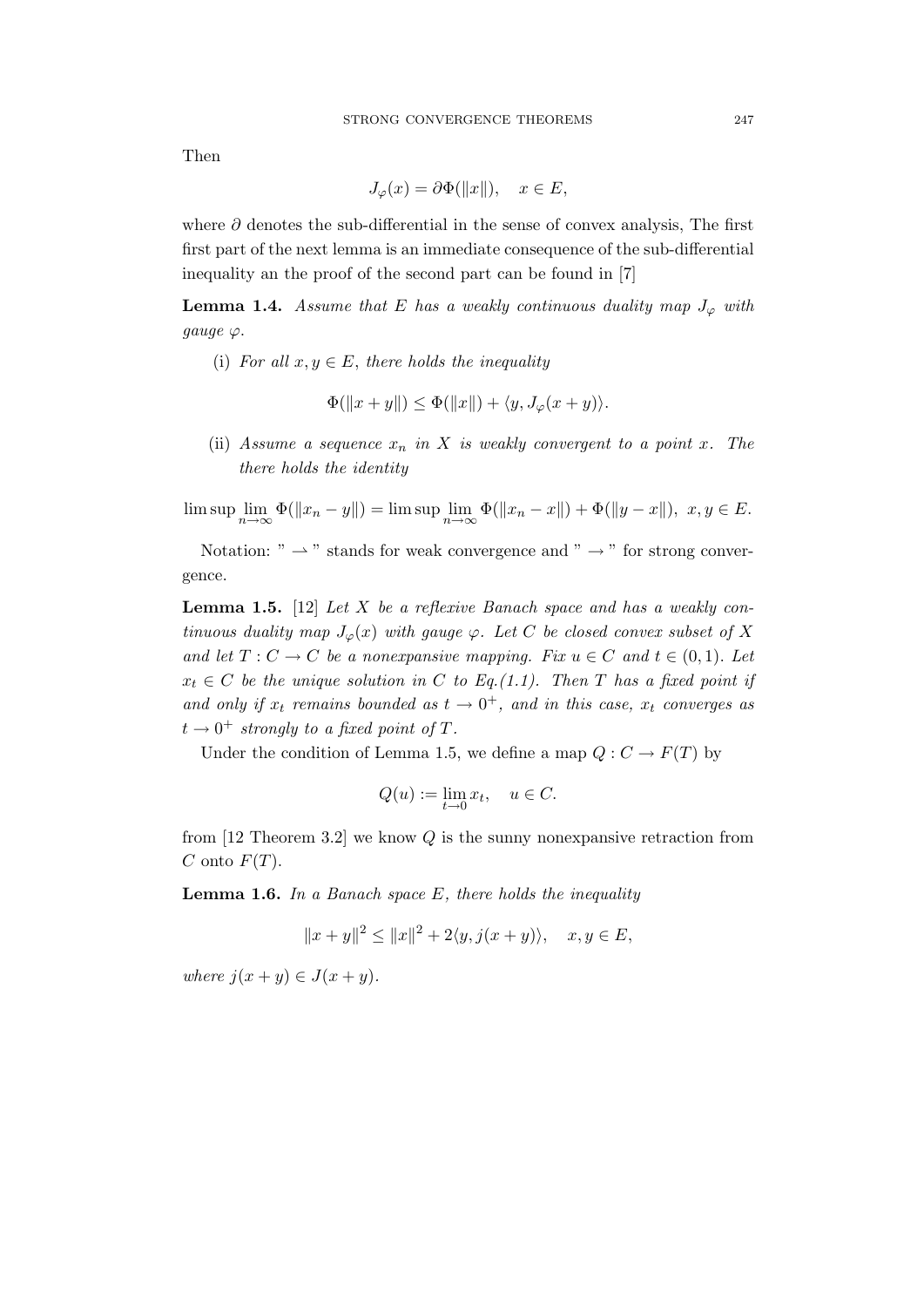**Lemma 1.7.** (Xu [10], [11]) Let  $\{\alpha_n\}$  be a sequence of nonnegative real numbers satisfying the condition

$$
\alpha_{n+1} \le (1 - \gamma_n)\alpha_n + \gamma_n \sigma_n, \quad n \ge 0,
$$

where  $\{\gamma_n\}_{n=0}^{\infty} \subset (0,1)$  and  $\{\sigma_n\}_{n=0}^{\infty}$  such that

- (i)  $\lim_{n\to\infty} \gamma_n = 0$  and  $\sum_{n=0}^{\infty} \gamma_n = \infty$ ,
- (ii) either  $\limsup_{n\to\infty} \sigma_n \leq 0$  or  $\sum_{n=0}^{\infty} |\gamma_n \sigma_n| < \infty$ .

Then  $\{\alpha_n\}_{n=0}^{\infty}$  converges to zero.

## 2. Main results

**Theorem 2.1.** Assume that  $E$  is a uniformly smooth Banach space and  $A$ is an m-accretive operator in E. Given a point  $u \in C$ , the initial guess  $x_0 \in C$  is chosen arbitrarily and given sequences  $\{\alpha_n\}_{n=0}^{\infty}$  in  $(0,1)$   $\{\beta_n^i\}_{n=0}^{\infty}$ ,  $i = 1, 2, \ldots, m - 1$  in [0, 1], the following conditions are satisfied

- (i)  $\sum_{n=0}^{\infty} \alpha_n = \infty$ ,  $\lim_{n \to \infty} \alpha_n = 0$  and  $\sum_{n=0}^{\infty} |\alpha_{n+1} \alpha_n| < \infty$ ;
- (ii)  $r_n \geq \epsilon$ ,  $\forall n \geq 0$  and  $\beta_n^1 + (1 + \beta_n^1) \sum_{k=2}^{m-1} \prod_{k=1}^k$  $i=2$  $(1 - \beta_n^i) < a <$ 1, *for some*  $a \in (0,1);$
- (iii)  $\sum_{n=0}^{\infty} |\beta_{n+1}^i \beta_n^i| < \infty$ , for  $i = 1, \dots, m-1$  and  $\sum_{n=0}^{\infty} |r_n r_{n-1}| < \infty$ .

Let  ${x_n}_{n=1}^{\infty}$  be the composite process defined by

$$
\begin{cases}\ny_n^{m-1} = \beta_n^{m-1} x_n + (1 - \beta_n^{m-1}) J_{r_n} x_n, \\
\vdots \\
y_n^1 = \beta_n^1 x_n + (1 - \beta_n^1) J_{r_n} y_n^1, \\
x_{n+1} = \alpha_n u + (1 - \alpha_n) y_n^1, \quad n \ge 0.\n\end{cases}
$$

Then  $\{x_n\}_{n=1}^{\infty}$  converges strongly to a zero point of A.

**Proof.** First we observe that  $\{x_n\}_{n=0}^{\infty}$  is bounded. Indeed, taking a fixed point  $p$  of  $T$ , we have

$$
(2.1) \quad \|y_n^{m-1} - p\| \le \beta_n^{m-1} \|x_n - p\| + (1 - \beta_n^{m-1}) \|J_{r_n} x_n - p\| \le \|x_n - p\|.
$$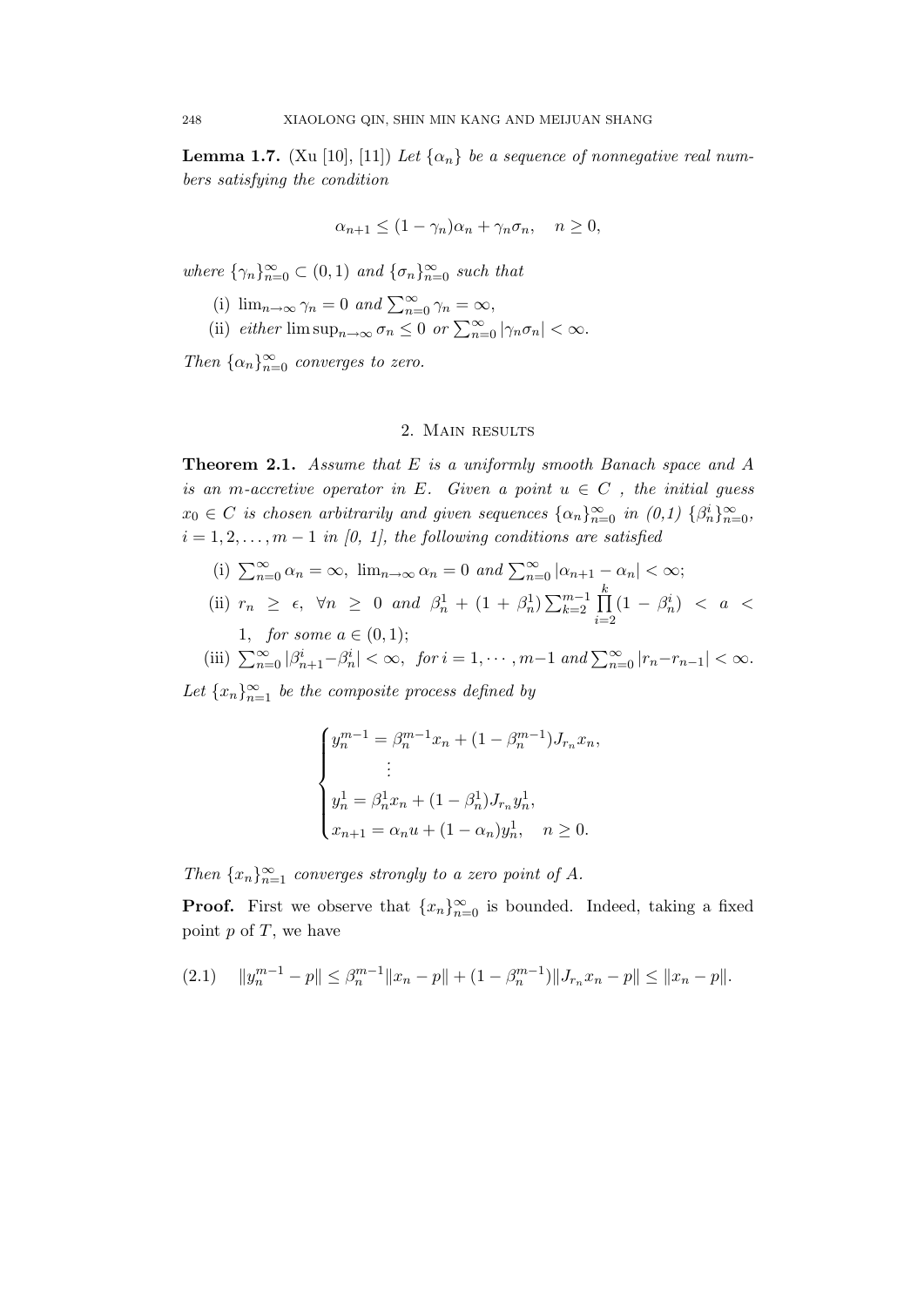It follows from  $(1.3)$  and  $(2.1)$  that

$$
||y_n^{m-2} - p|| \leq \beta_n^{m-2} ||x_n - p|| + (1 - \beta_n^{m-2}) ||J_{r_n} y_n^{m-1} - p||
$$
  
\n
$$
\leq \beta_n^{m-2} ||x_n - p|| + (1 - \beta_n^{m-2}) ||y_n^{m-1} - p||
$$
  
\n
$$
\leq \beta_n^{m-2} ||x_n - p|| + (1 - \beta_n^{m-2}) ||x_n - p||
$$
  
\n
$$
\leq ||x_n - p||
$$

In a similar way, we obtain

$$
||y_n^i - p|| \leq \beta_n^i ||x_n - p|| + (1 - \beta_n^i) ||J_{r_n} y_n^{i+1} - p||
$$
  
\n
$$
\leq \beta_n^i ||x_n - p|| + (1 - \beta_n^i) ||y_n^{i+1} - p||
$$
  
\n
$$
\leq \beta_n^i ||x_n - p|| + (1 - \beta_n^i) ||x_n - p||
$$
  
\n
$$
\leq ||x_n - p||, \text{ for } i = 1, \dots, m - 2.
$$

Therefore, we have

$$
||x_{n+1} - p|| = ||\alpha_n(u - p) + (1 - \alpha_n)(y_n^1 - p)||
$$
  
\n
$$
\leq \alpha_n ||u - p|| + (1 - \alpha_n) ||y_n^1 - p||||
$$
  
\n
$$
\leq \alpha_n ||u - p|| + (1 - \alpha_n) ||x_n - p|| ||
$$
  
\n
$$
\leq \max\{||u - p||, ||x_n - p||\}.
$$

Now, an induction yields

(2.4) 
$$
||x_n - p|| \le \max{||u - p||, ||x_0 - p||}, \quad n \ge 0.
$$

This implies that  $\{x_n\}$  is bounded, so are  $\{y_n^i\}$ ,  $i = 1, \ldots, m-1$ . It follows from (1.3) and condition (i) that

(2.5) 
$$
||x_{n+1} - y_n|| \le \alpha_n ||u - y_n|| \to 0, \text{ as } n \to 0.
$$

Next, we claim that

(2.6) 
$$
\lim_{n \to \infty} ||x_{n+1} - x_n|| = 0.
$$

In order to prove (2.6), we consider

$$
\begin{cases} y_n^{m-1} = \beta_n^{m-1} x_n + (1 - \beta_n^{m-1}) J_{r_n} x_n, \\ y_{n-1}^{m-1} = \beta_{n-1}^{m-1} x_{n-1} + (1 - \beta_{n-1}^{m-1}) J_{r_{n-1}} x_{n-1}. \end{cases}
$$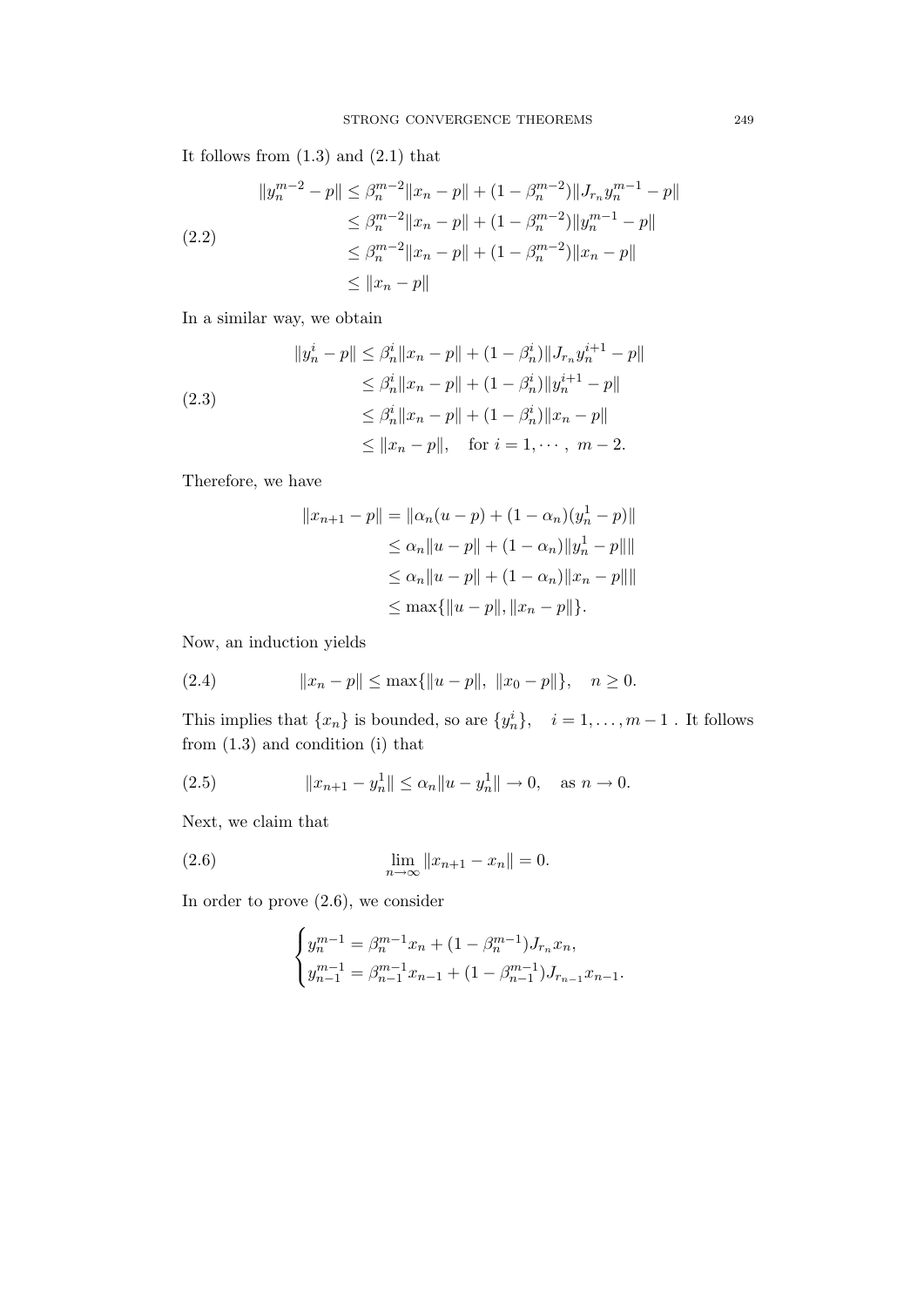It follows that

$$
y_n^{m-1} - y_{n-1}^{m-1} = (1 - \beta_n^{m-1})(J_{r_n}x_n - J_{r_{n-1}}x_{n-1}) + \beta_n^{m-1}(x_n - x_{n-1})
$$
  
+ 
$$
(\beta_n^{m-1} - \beta_{n-1}^{m-1})(x_{n-1} - J_{r_{n-1}}x_{n-1}).
$$

It follows that

$$
(2.7)
$$
  

$$
||y_n^{m-1} - y_{n-1}^{m-1}|| \le (1 - \beta_n^{m-1}) ||J_{r_n} x_n - J_{r_{n-1}} x_{n-1}|| + \beta_n^{m-1} ||x_n - x_{n-1}||
$$
  

$$
+ |\beta_n^{m-1} - \beta_{n-1}^{m-1}| ||x_{n-1} - J_{r_{n-1}} x_{n-1}||.
$$

From Lemma 1.2, the resolvent identity implies that

$$
J_{r_n}x_n = J_{r_{n-1}}(\frac{r_{n-1}}{r_n}x_n + (1 - \frac{r_{n-1}}{r_n})J_{r_n}x_n).
$$

If  $r_{n-1} \leq r_n$ , which in turn implies that (2.8)

$$
||J_{r_n}x_n - J_{r_{n-1}}x_{n-1}|| \le ||\frac{r_{n-1}}{r_n}x_n + (1 - \frac{r_{n-1}}{r_n})J_{r_n}x_n - x_{n-1}||
$$
  
\n
$$
\le ||\frac{r_{n-1}}{r_n}(x_n - x_{n-1}) + (1 - \frac{r_{n-1}}{r_n})(J_{r_n}x_n - x_{n-1})||
$$
  
\n
$$
\le ||x_n - x_{n-1}|| + (\frac{r_n - r_{n-1}}{r_n})||J_{r_n}x_n - x_{n-1}||
$$
  
\n
$$
\le ||x_n - x_{n-1}|| + (\frac{r_n - r_{n-1}}{\epsilon})||J_{r_n}x_n - x_{n-1}||.
$$

Substitute (2.8) into (2.7) yields that

$$
||y_n^{m-1} - y_{n-1}^{m-1}||
$$
  
\n
$$
\leq (1 - \beta_n^{m-1})(||x_n - x_{n-1}|| + (\frac{r_n - r_{n-1}}{\epsilon})||J_{r_n}x_n - x_{n-1}||)
$$
  
\n
$$
+ \beta_n^{m-1}||x_n - x_{n-1}|| + |\beta_n^{m-1} - \beta_{n-1}^{m-1}||x_{n-1} - J_{r_{n-1}}x_{n-1}||
$$
  
\n
$$
\leq ||x_n - x_{n-1}|| + M_1(|r_n - r_{n-1}| + |\beta_n^{m-1} - \beta_{n-1}^{m-1}|),
$$

where  $M_1$  is an appropriate constant such that

$$
M_1 > \max\{\frac{\|J_{r_n}x_n - x_{n-1}\|}{\epsilon}, \ \|x_{n-1} - J_{r_{n-1}}x_{n-1}\|\}.
$$

Similarly, From (1.3) we obtain

$$
\begin{cases} y_n^{m-2} = \beta_n^{m-2} x_n + (1 - \beta_n^{m-2}) J_{r_n} y_n^{m-1}, \\ y_{n-1}^{m-2} = \beta_{n-1}^{m-2} x_{n-1} + (1 - \beta_{n-1}^{m-2}) J_{r_{n-1}} y_{n-1}^{m-1}. \end{cases}
$$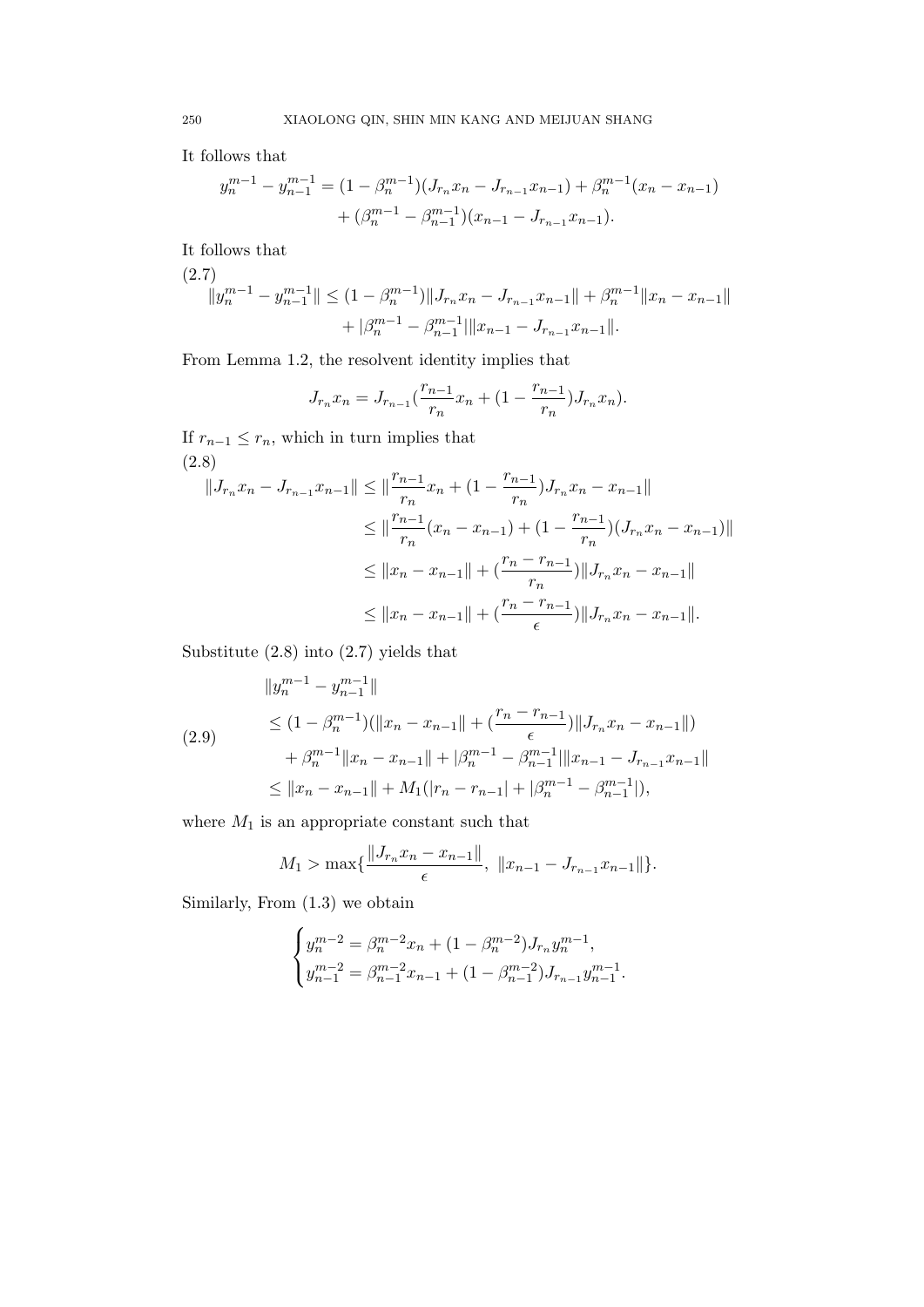It follows that

$$
y_n^{m-2} - y_{n-1}^{m-2} = (1 - \beta_n^{m-2})(J_{r_n}y_n^{m-1} - J_{r_{n-1}}y_{n-1}^{m-1}) + \beta_n^{m-2}(x_n - x_{n-1})
$$
  
+ 
$$
(\beta_n^{m-2} - \beta_{n-1}^{m-2})(x_{n-1} - J_{r_{n-1}}y_{n-1}^{m-1}),
$$

which yields that

$$
||y_n^{m-2} - y_{n-1}^{m-2}||
$$
  
(2.10) 
$$
\leq (1 - \beta_n^{m-2}) ||J_{r_n} y_n^{m-1} - J_{r_{n-1}} y_{n-1}^{m-1}|| + \beta_n^{m-2} ||x_n - x_{n-1}||
$$

$$
+ |\beta_n^{m-2} - \beta_{n-1}^{m-2}|| ||x_{n-1} - J_{r_{n-1}} y_{n-1}^{m-1}||.
$$

Similar to (2.8), we can get

$$
(2.11) \qquad \|J_{r_n}y_n^{m-1} - J_{r_{n-1}}y_{n-1}^{m-1}\| \le \|y_n^{m-1} - y_{n-1}^{m-1}\| + \left(\frac{r_n - r_{n-1}}{\epsilon}\right) \|J_{r_n}y_n^{m-1} - y_{n-1}^{m-1}\|.
$$

Combine (2.9) with (2.11) yields that

$$
||J_{r_n}y_n^{m-1} - J_{r_{n-1}}y_{n-1}^{m-1}||
$$
  
(2.12)  

$$
\le ||x_n - x_{n-1}|| + M_1(|r_n - r_{n-1}| + |\beta_n^{m-1} - \beta_{n-1}^{m-1}|)
$$

$$
+ (\frac{r_n - r_{n-1}}{\epsilon})||J_{r_n}y_n^{m-1} - y_{n-1}^{m-1}||.
$$

Substituting  $(2.12)$  into  $(2.10)$ , we obtain

$$
(2.13)
$$
  
\n
$$
||y_n^{m-2} - y_{n-1}^{m-2}||
$$
  
\n
$$
\leq (1 - \beta_n^{m-2})(||x_n - x_{n-1}|| + M_1(|r_n - r_{n-1}| + |\beta_n^{m-1} - \beta_{n-1}^{m-1}|)
$$
  
\n
$$
+ (\frac{r_n - r_{n-1}}{\epsilon})||J_{r_n}y_n^{m-1} - y_{n-1}^{m-1}|| + |\beta_n^{m-2}||x_n - x_{n-1}||
$$
  
\n
$$
+ |\beta_n^{m-2} - \beta_{n-1}^{m-2}||x_{n-1} - J_{r_{n-1}}y_{n-1}^{m-1}||
$$
  
\n
$$
\leq ||x_n - x_{n-1}|| + M_2(2|r_n - r_{n-1}| + |\beta_n^{m-1} - \beta_{n-1}^{m-1}| + |\beta_n^{m-2} - \beta_{n-1}^{m-2}|),
$$

where  $\mathcal{M}_2$  is an appropriate constant such that

$$
M_2 > \max\{\frac{\|J_{r_n} y_n^{m-1} - y_{n-1}^{m-1}\|}{\epsilon}, \ \|x_{n-1} - J_{r_{n-1}} y_{n-1}^{m-1}\|, \ M_1\}.
$$

In this fashion, it is easy to get that (2.14)

$$
||y_n^{m-i} - y_{n-1}^{m-i}|| \le ||x_n - x_{n-1}|| + M_i(\sum_{j=1}^i |\beta_n^{m-j} - \beta_{n-1}^{m-j}| + i|r_n - r_{n-1}|),
$$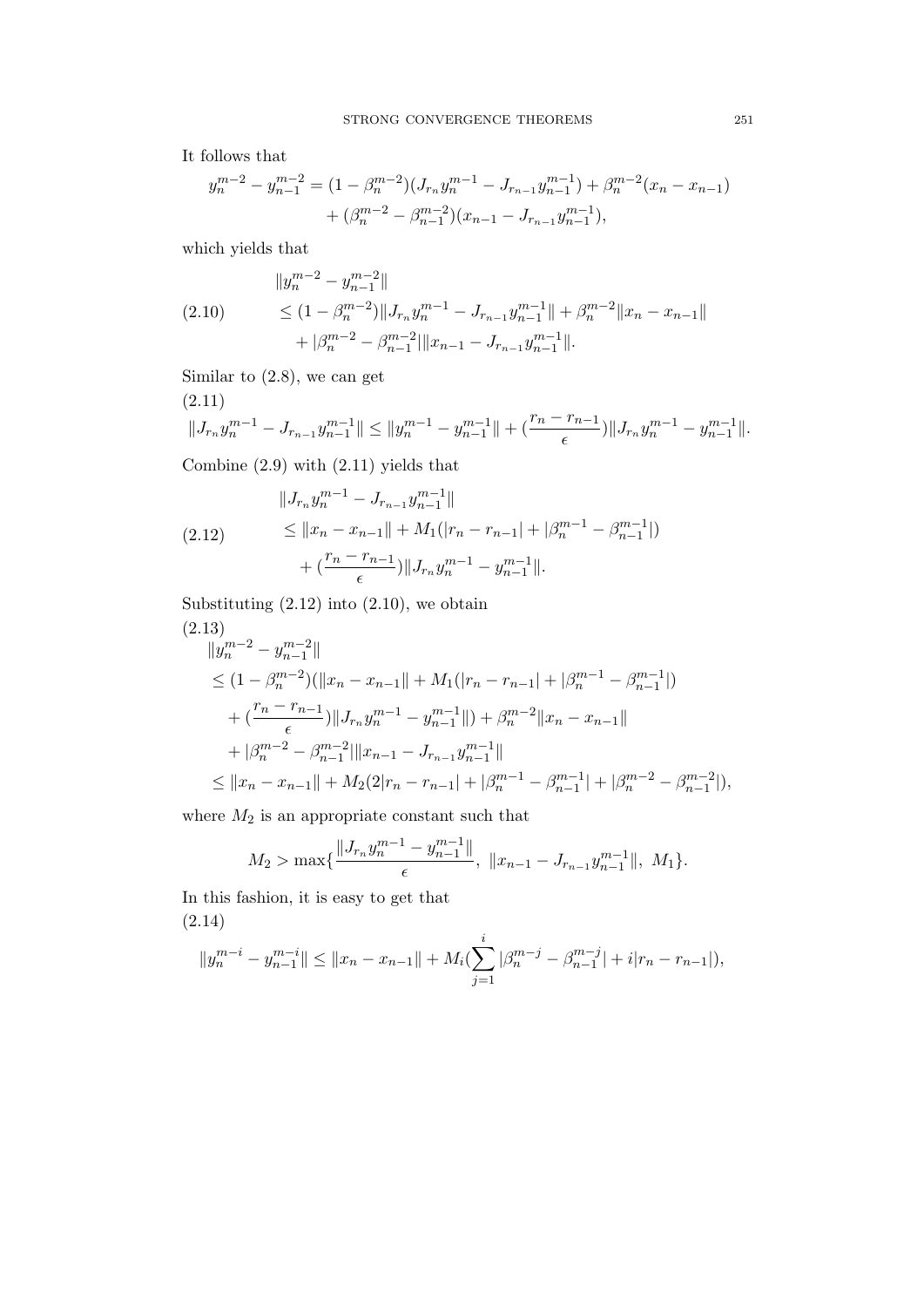where  $M_i$  is an appropriate constant such that

$$
M_{i} > \max\{\frac{\|J_{r_{n}}y_{n}^{m-(i-1)} - y_{n-1}^{m-(m-i)}\|}{\epsilon}, \ \|x_{n-1} - J_{r_{n-1}}y_{n-1}^{m-(i-1)}\|, \ M_{i-1}\}\
$$

for all  $2 \leq i \leq (m-1)$ . Therefore, one can easily see that

(2.15) 
$$
||y_n^1 - y_{n-1}^1|| \le ||x_n - x_{n-1}||
$$

$$
+M_{m-1}(\sum_{j=1}^{m-1}|\beta_n^{m-j}-\beta_{n-1}^{m-j}|+(m-1)|r_n-r_{n-1}|),
$$

On the other hand, observe that

$$
x_{n+1} = \alpha_n u + (1 - \alpha_n) y_n^1, \quad x_n = \alpha_{n-1} u + (1 - \alpha_{n-1}) y_{n-1}^1.
$$

It follows that

(2.16) 
$$
x_{n+1} - x_n = (1 - \alpha_n)(y_n^1 - y_{n-1}^1) + (\alpha_n - \alpha_{n-1})(u - y_{n-1}^1).
$$

It follows from (2.15) that

$$
(2.17)
$$
  
\n
$$
||x_{n+1} - x_n||
$$
  
\n
$$
\leq (1 - \alpha_n) ||y_n^1 - y_{n-1}^1|| + |\alpha_n - \alpha_{n-1}||u - y_{n-1}^1||
$$
  
\n
$$
\leq (1 - \alpha_n) (||x_n - x_{n-1}|| + M_{m-1} (\sum_{j=1}^{m-1} |\beta_n^{m-j} - \beta_{n-1}^{m-j}| + (m-1)|r_n - r_{n-1}|))
$$
  
\n
$$
+ |\alpha_n - \alpha_{n-1}||u - y_{n-1}^1||
$$
  
\n
$$
\leq (1 - \alpha_n) ||x_n - x_{n-1}||
$$
  
\n
$$
+ M(|\alpha_n - \alpha_{n-1}| + \sum_{j=1}^{m-1} |\beta_n^{m-j} - \beta_{n-1}^{m-j}| + (m-1)|r_n - r_{n-1}|),
$$

where  $M$  is an appropriate constant such that

$$
M \ge \max\{\|u - y_{n-1}^1\|, M_{m-1}\}\
$$

for all *n*. Similarly we can prove (2.12) if  $r_{n-1} \ge r_n$ , by assumptions(i)-(iii), we have that  $\sim$ 

$$
\lim_{n \to \infty} \alpha_n = 0, \quad \sum_{n=1}^{\infty} \alpha_n = \infty,
$$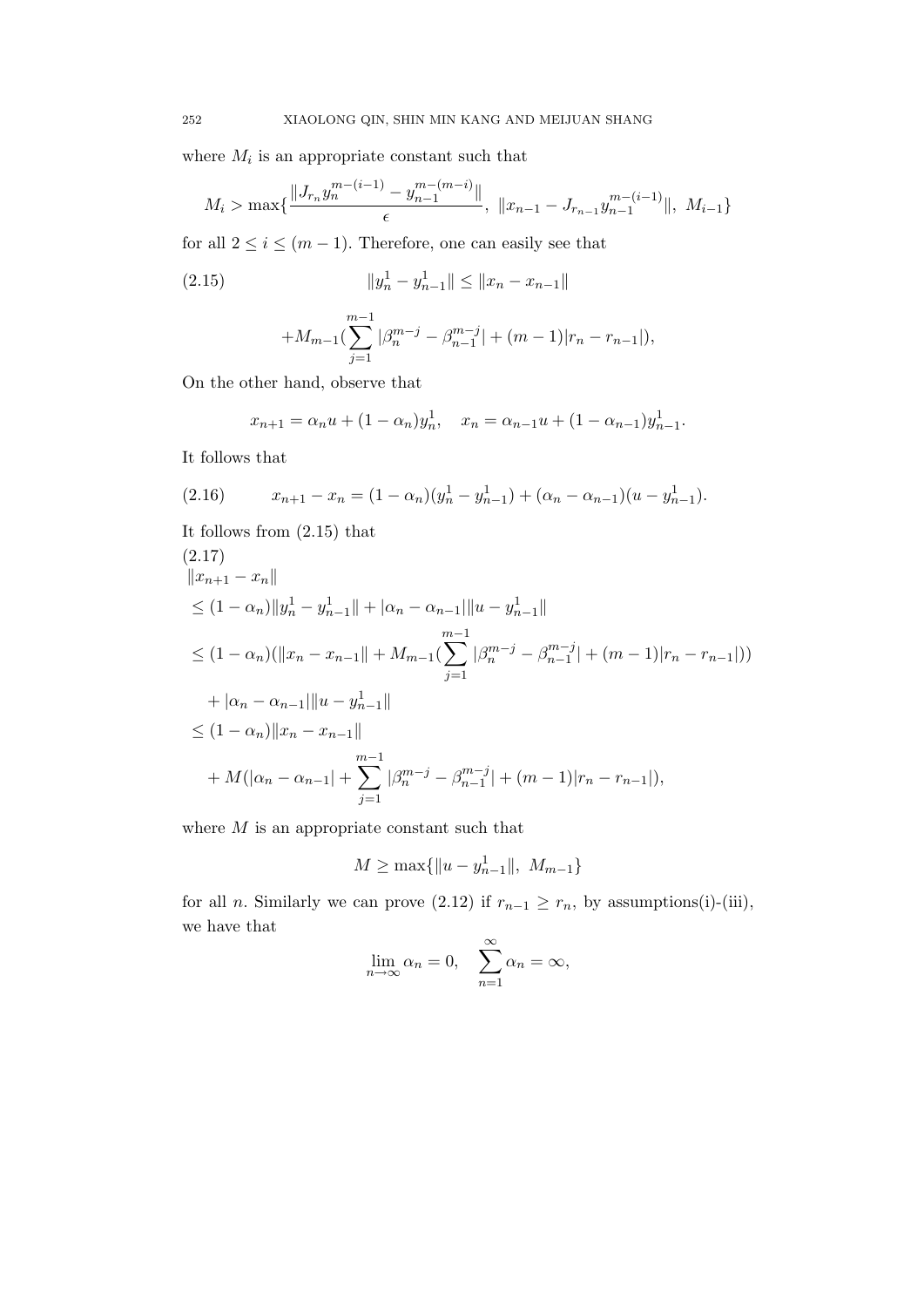$$
\sum_{n=1}^{\infty} (|\alpha_n - \alpha_{n-1}| + \sum_{j=1}^{m-1} |\beta_n^{m-j} - \beta_{n-1}^{m-j}| + (m-1)|r_n - r_{n-1}|) < \infty.
$$

Hence, Lemma 5 is applicable to (2.17) and we obtain

$$
(2.18) \t\t\t  $||x_{n+1} - x_n|| \to 0, \text{ as } n \to \infty$
$$

On the other hand, from (1.3) we have

$$
||y_n^1 - J_{r_n}x_n|| \le ||y_n^1 - J_{r_n}y_n^2|| + ||J_{r_n}y_n^2 - J_{r_n}x_n||
$$
  
\n
$$
\le \beta_n^1 ||x_n - J_{r_n}y_n^2|| + |y_n^2 - x_n||
$$
  
\n
$$
\le \beta_n^1 ||x_n - J_{r_n}x_n|| + \beta_n^1 ||J_{r_n}x_n - J_{r_n}y_n^2|| + |y_n^2 - x_n||
$$
  
\n
$$
\le \beta_n^1 ||x_n - J_{r_n}x_n|| + \beta_n^1 ||x_n - y_n^2|| + |y_n^2 - x_n||
$$
  
\n
$$
\le \beta_n^1 ||x_n - J_{r_n}x_n|| + (1 + \beta_n^1)||x_n - y_n^2||
$$
  
\n
$$
\le \beta_n^1 ||x_n - J_{r_n}x_n|| + (1 + \beta_n^1)(1 - \beta_n^2)||x_n - J_{r_n}y_n^3||
$$
  
\n:  
\n:  
\n
$$
\le (\beta_n^1 + (1 + \beta_n^1) \sum_{n=1}^{n-1} \prod_{n=1}^k (1 - \beta_n^2)||x_n - J_{r_n}x_n||.
$$

 $k=2$ 

 $i=2$ 

It follows that

$$
||J_{r_n}x_n - x_n|| \le ||x_n - x_{n+1}|| + ||x_{n+1} - y_n^1|| + ||y_n^1 - J_{r_n}x_n||
$$
  
\n
$$
\le ||x_n - x_{n+1}|| + ||x_{n+1} - y_n^1||
$$
  
\n
$$
+ (\beta_n^1 + (1 + \beta_n^1) \sum_{k=2}^{m-1} \prod_{i=2}^k (1 - \beta_n^i)) ||x_n - J_{r_n}x_n||.
$$

From condition (ii),  $(2.5)$  and  $(2.18)$  we obtain

(2.20) 
$$
\lim_{n \to \infty} ||J_{r_n} x_n - x_n|| = 0.
$$

Take a fixed number r such that  $\epsilon > r > 0$ , from Lemma 1.2 we obtain

$$
||J_{r_n}x_n - J_rx_n|| = ||J_r(\frac{r}{r_n}x_n + (1 - \frac{r}{r_n})J_{r_n}x_n) - J_rx_n||
$$
  
(2.21)  

$$
\leq (1 - \frac{r}{r_n})||x_n - J_{r_n}x_n||
$$
  

$$
\leq ||x_n - J_{r_n}x_n||.
$$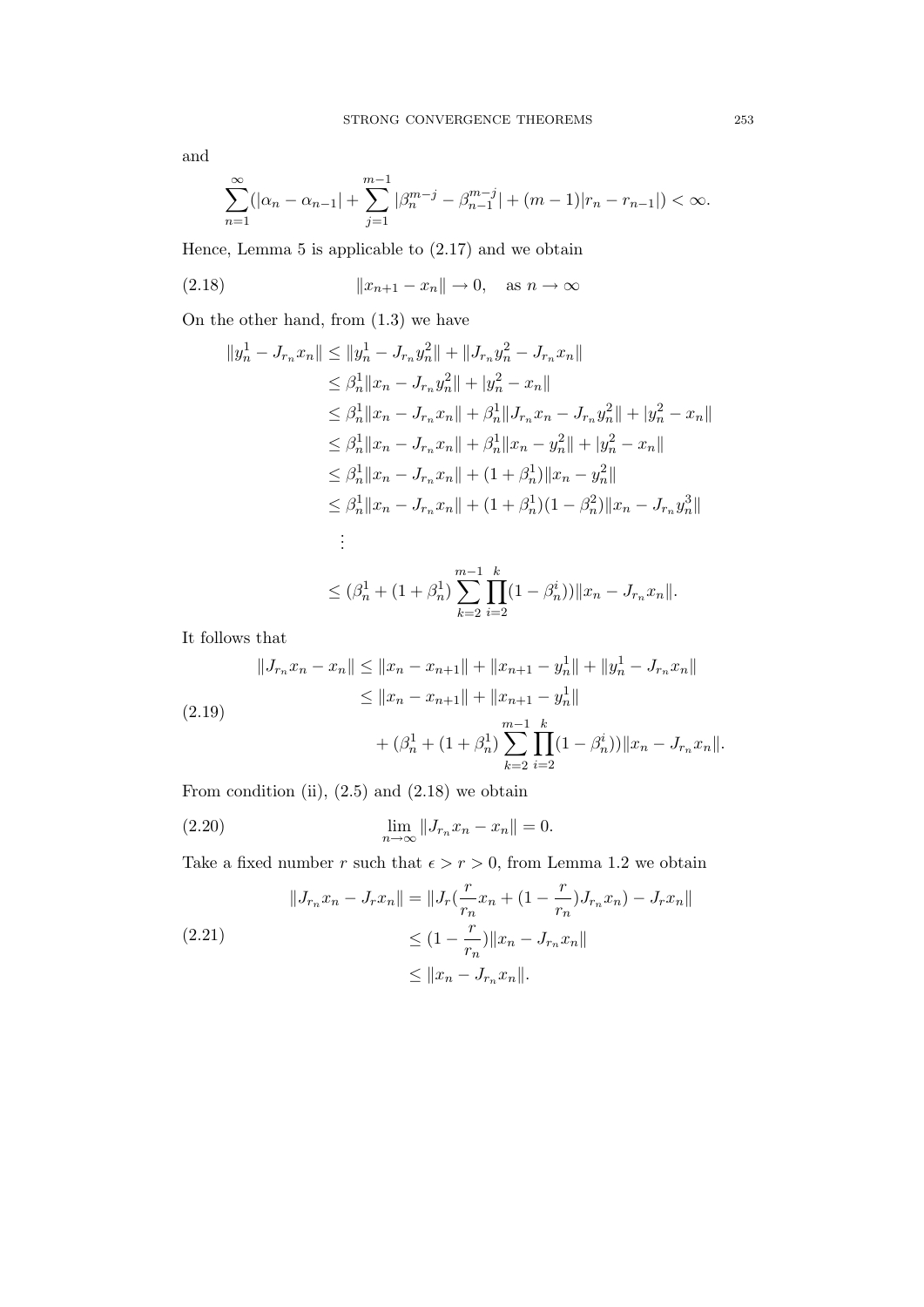Therefore, we have

$$
||x_n - J_r x_n|| \le ||x_n - J_{r_n} x_n|| + ||J_{r_n} x_n - J_r x_n||
$$
  
(2.22)  

$$
\le ||J_{r_n} x_n - x_n|| + ||J_{r_n} x_n - x_n||
$$
  

$$
\le 2||J_{r_n} x_n - x_n||.
$$

Hence, we obtain

 $\lim_{n\to\infty}||x_n-J_rx_n||=0.$ 

Since in a uniformly smooth Banach space, the sunny nonexpansive retract  $\bar{Q}$ from E onto the fixed point set  $F(J_r) (= F = A^{-1}(0))$  of  $J_r$  is unique, it must be obtained from Lemma 1.3. Namely,

$$
Qu = s - \lim_{t \to 0} z_t, \quad u \in E,
$$

where  $t \in (0, 1)$  and  $z_t$  solves the fixed point equation

$$
z_t = tu + (1 - t)J_r z_t.
$$

Next, we claim that

(2.23) 
$$
\limsup_{n \to \infty} \langle u - Q(u), J(x_n - Q(u)) \rangle \le 0.
$$

Thus we have

$$
||z_t - x_n|| = ||(1-t)(J_r z_t - x_n) + t(u - x_n)||.
$$

It follows from Lemma 1.6 that

$$
||z_t - x_n||^2 \le (1 - t)^2 ||J_r z_t - x_n||^2 + 2t \langle u - x_n, J(z_t - x_n) \rangle
$$
  
(2.24)  

$$
\le (1 - 2t + t^2) ||z_t - x_n||^2 + f_n(t)
$$

$$
+ 2t \langle u - z_t, J(z_t - x_n) \rangle + 2t ||z_t - x_n||^2,
$$

where

$$
(2.25) \t f_n(t) = (2||z_t - x_n|| + ||x_n - J_r x_n||) ||x_n - J_r x_n|| \to 0, \text{ as } n \to 0.
$$

It follows that

(2.26) 
$$
\langle z_t - u, J(z_t - x_n) \rangle \leq \frac{t}{2} \|z_t - x_n\|^2 + \frac{1}{2t} f_n(t).
$$

Letting  $n \to \infty$  in (2.26) and noting (2.25), we obtain

(2.27) 
$$
\limsup_{n \to \infty} \langle z_t - u, J(z_t - x_n) \rangle \leq \frac{t}{2} M,
$$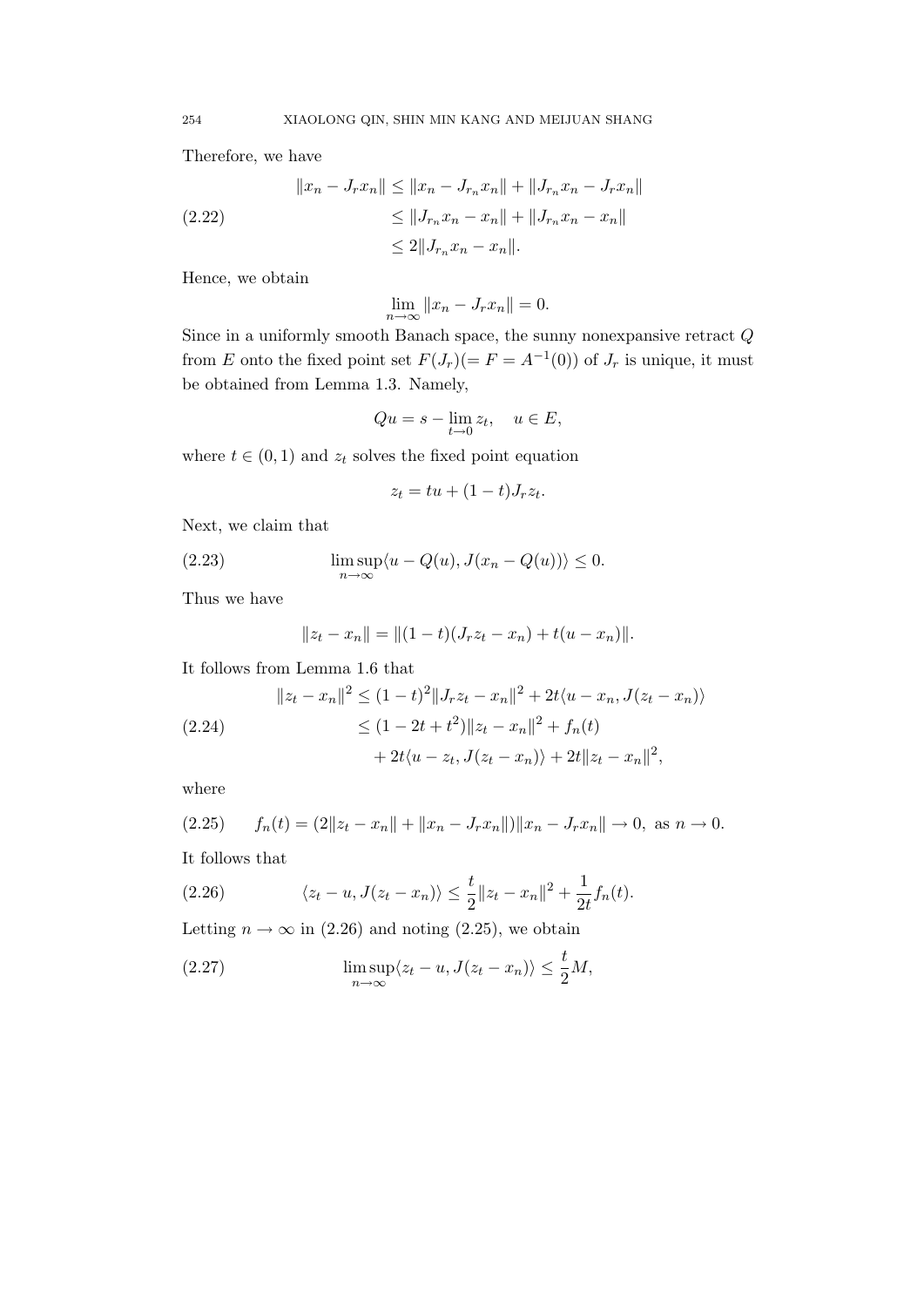where  $M > 0$  is an appropriate constant such that  $M \geq ||z_t - x_n||^2$  for all  $t \in (0,1)$  and  $n \geq 1$ . Letting  $t \to 0$  and from  $(2.27)$ , we have

$$
\limsup_{t \to 0} \limsup_{n \to \infty} \langle z_t - u, J(z_t - x_n) \rangle \le 0.
$$

So, for any  $\epsilon > 0$ , there exists a positive number  $\delta_1$  such that, for  $t \in (0, \delta_1)$ we get

(2.28) 
$$
\limsup_{n \to \infty} \langle z_t - u, J(z_t - x_n) \rangle \leq \frac{\epsilon}{2}.
$$

On the other hand, since  $z_t \to q$  as  $t \to 0$ , from Lemma 1.1, there exists  $\delta_2 > 0$ such that, for  $t \in (0, \delta_2)$  we have

$$
\begin{aligned} \left| \langle u - q, J(x_n - q) \rangle - \langle z_t - u, J(z_t - x_n) \rangle \right| \\ &\leq \left| \langle u - q, J(x_n - q) \rangle - \langle u - q, J(x_n - z_t) \rangle \right| \\ &\quad + \left| \langle u - q, J(x_n - z_t) \rangle - \langle z_t - u, J(z_t - x_n) \rangle \right| \\ &\leq \left| \langle u - q, J(x_n - q) - J(x_n - z_t) \rangle \right| + \left| \langle z_t - q, J(x_n - z_t) \rangle \right| \\ &\leq \| u - q \| \| J(x_n - q) - J(x_n - z_t) \| + \| z_t - q \| \| x_n - z_t \| < \frac{\epsilon}{2} . \end{aligned}
$$

Choosing  $\delta = \min{\{\delta_1, \delta_2\}}, \forall t \in (0, \delta)$ , we have

$$
\langle u - Q(u), J(x_n - Q(u)) \rangle \le \langle z_t - u, J(z_t - x_n) \rangle + \frac{\epsilon}{2}.
$$

That is,

$$
\limsup_{n \to \infty} \langle u - Q(u), J(x_n - Q(u)) \rangle \leq \limsup_{n \to \infty} \langle z_t - u, J(z_t - x_n) \rangle + \frac{\epsilon}{2}.
$$

It follows from (2.28) that

$$
\limsup_{n \to \infty} \langle u - Q(u), J(x_n - Q(u)) \rangle \le \epsilon.
$$

Since  $\epsilon$  is chosen arbitrarily, we have

(2.29) 
$$
\limsup_{n \to \infty} \langle u - Q(u), J(x_n - Q(u)) \rangle \le 0.
$$

Finally, we show that  $x_n \to Q(u)$  strongly and this concludes the proof. Observe that

$$
||x_{n+1} - Q(u)||^2 = ||(1 - \alpha_n)(y_n - Q(u)) + \alpha_n(u - Q(u))||^2
$$
  
\n
$$
\leq (1 - \alpha_n)^2 ||y_n - Q(u)||^2 + 2\alpha_n \langle u - Q(u), J(x_{n+1} - Q(u)) \rangle
$$
  
\n
$$
\leq (1 - \alpha_n) ||x_n - Q(u)||^2 + 2\alpha_n \langle u - Q(u), J(x_{n+1} - Q(u)) \rangle.
$$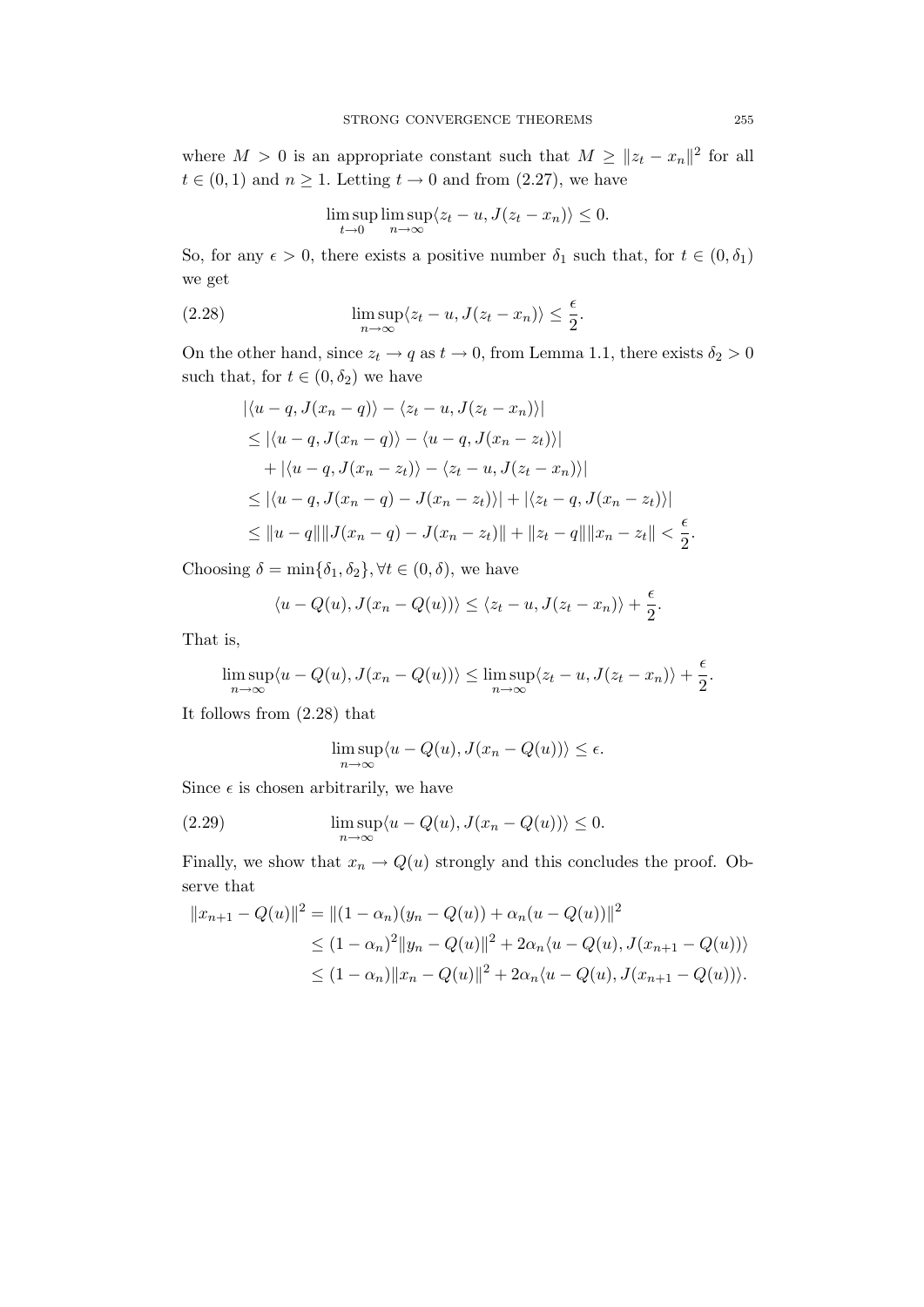Now we apply Lemma 1.7 and use (2.29) to see that  $||x_n - Q(u)|| \to 0$  as  $n \to \infty$ .

**Theorem 2.2.** Suppose that  $E$  is reflexive and has a weakly continuous duality map  $J_{\varphi}$  with gauge  $\varphi$ . Suppose that A is an m-accretive operator in X such that  $C = \overline{D(A)}$  is convex,  $\{x_n\}_{n=0}^{\infty}$   $\{\alpha_n\}_{n=0}^{\infty}$  and  $\{\beta_n^i\}_{n=0}^{\infty}$ ,  $i = 1, 2, ..., m-1$ are as Theorem 2.1. Then  $\{x_n\}_{n=1}^{\infty}$  converges strongly to a zero point of A.

Proof. We only include the differences. From Theorem 2.1 we obtain

$$
||x_{n+1} - J_{r_n}x_n||
$$
  
=  $||x_{n+1} - y_n|| + ||y_n|| - J_{r_n}x_n||$   
 $\le \alpha_n ||u - y_n|| + (\beta_n^1 + (1 + \beta_n^1) \sum_{k=2}^{m-1} \prod_{i=2}^k (1 - \beta_n^i)) ||x_n - J_{r_n}x_n||.$ 

That is,

(2.30) 
$$
\lim_{n \to \infty} ||x_{n+1} - J_{r_n} x_n|| = 0.
$$

We next prove that

(2.31) 
$$
\limsup_{n \to \infty} \langle u - Q(u), J_{\varphi}(x_n - Q(u)) \rangle \le 0.
$$

By Lemma 1.5, we have the sunny nonexpansive retraction  $Q: C \to F(T)$ . Take a subsequence  $\{x_{n_k}\}\$  of  $\{x_n\}$  such that

(2.32) 
$$
\limsup_{n \to \infty} \langle u - Q(u), J_{\varphi}(x_n - Q(u)) \rangle = \lim_{k \to \infty} \langle u - Q(u), J_{\varphi}(x_{n_k} - Q(u)) \rangle.
$$

Since X is reflexive, we may further assume that  $x_{n_k} \to \tilde{x}$ . Moreover, since

$$
||x_{n+1} - J_{r_n}|| \to 0,
$$

we obtain

$$
J_{r_{n_k-1}}x_{n_k-1} \rightharpoonup \widetilde{x}.
$$

Taking the limit as  $k \to \infty$  in the relation

$$
[J_{r_{n_k-1}}x_{n_k-1}, A_{r_{n_k-1}}x_{n_k-1}] \in A,
$$

we get  $[\tilde{x}, 0] \in A$ . That is,  $\tilde{x} \in F$ . Hence by (2.32) and (1.5) we have

$$
\limsup_{n \to \infty} \langle u - Q(u), J_{\varphi}(x_n - Q(u)) \rangle = \langle u - Q(u), J_{\varphi}(\widetilde{x} - Q(u)) \rangle \le 0.
$$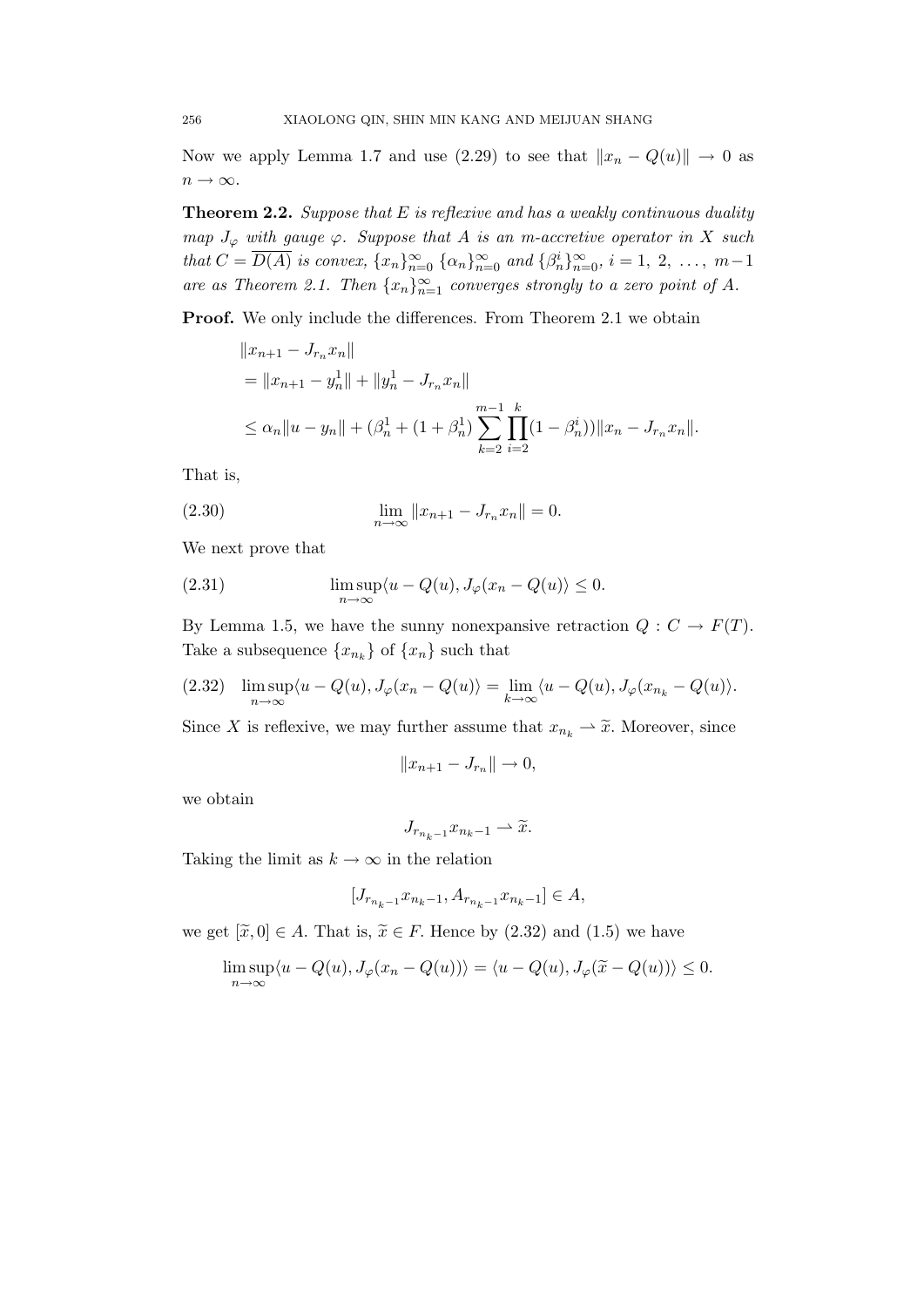That is (2.31) holds. Finally to prove that  $x_n \to p$ . It follows from (2.2) and  $(2.3)$  that

(2.33) 
$$
\Phi(||y_n^1 - p||) = \Phi(||\beta_n^1(x_n - p) + (1 - \beta_n^1)(J_{r_n}y_n^2 - p)||)
$$

$$
\leq \Phi(||\beta_n||x_n - p|| + (1 - \beta_n)||J_{r_n}y_n^2 - p||)
$$

$$
\leq \Phi(||x_n - p||).
$$

Therefore, from (2.33) we obtain

$$
\Phi(||x_{n+1} - p||) = \Phi(||\alpha_n(u - p) + (1 - \alpha_n)(y_n^1 - p)||)
$$
  
\n
$$
\leq \Phi((1 - \alpha_n)||y_n^1 - p||) + \alpha_n \langle u - p, J_{\varphi}(x_{n+1} - p) \rangle
$$
  
\n
$$
\leq (1 - \alpha_n)\Phi(||y_n^1 - p||) + \alpha_n \langle u - p, J_{\varphi}(x_{n+1} - p) \rangle
$$
  
\n
$$
\leq (1 - \alpha_n)\Phi(||x_n - p||) + \alpha_n \langle u - p, J_{\varphi}(x_{n+1} - p) \rangle.
$$

An application of Lemma 1.3 yields that  $\Phi(\Vert x_n-p \Vert) \to 0$ ; that is  $\Vert x_n-p \Vert \to 0$ as  $n \to \infty$ . This completes the proof.

Remark 2.3. Theorem 2.1 and Theorem 2.2 improve Kim and Xu [6] and Xu [12] as a special case. We note that our theorems in this paper carry over trivially to the so-called viscosity approximation methods.

## **REFERENCES**

- [1] V. Barbu, Nonlinear Semigroups and Differential Equations in Banach Space, Noordhoff, 1976.
- [2] F.E. Browder, Fixed point theorems for noncompact mappings in Hilbert space, Proc. Natl. Acad. Sci. USA, 53(1965), 1272-1276.
- [3] F.E. Browder, Convergence theorems for sequences of nonlinear operators in Banach space, Math. Z., 100(1967), 201-225.
- [4] R.E. Bruck, Nonexpansive projections on subsets of Banach spaces, Pacific J. Math., 47(1973), 341-355.
- [5] K. Goebel, S. Reich, Uniform Convexity, Hyperbolic Geometry, and Nonexpansive Mappings, Marcel Dekker, New York, 1984.
- [6] T.H. Kim, H.K. Xu, Strong convergence of modified Mann iterations, Nonlinear Appl., 61(2005), 51-60.
- [7] T.C. Lim, H.K. Xu, Fixed point theorems for asymptotically nonexpansive mappings, Nonlinear Anal., 22(1994), 1345-1355.
- [8] S. Reich, *Asymptotic behavior of contractions in Banach spaces*, J. Math. Anal. Appl., 44(1973), 57-70.
- [9] S. Reich, Strong convergence theorems for resolvents of accretive operators in Banach spaces, J. Math. Anal. Appl., 75(1980), 287-292.